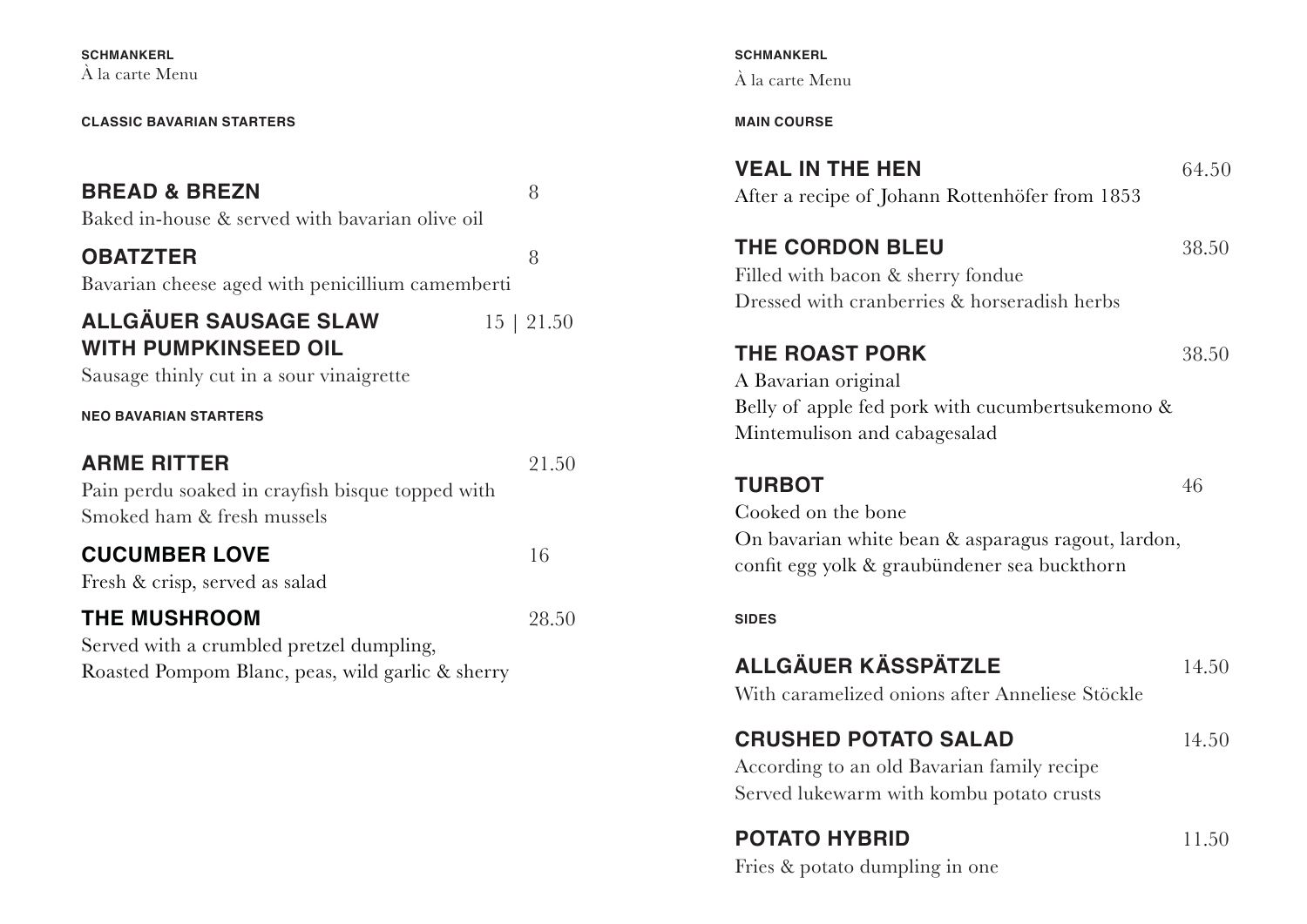#### **BUSSERL**

À la carte Menu

| <b>DESSERTS</b>                                                                 |       | <b>MEAT DECLARATION</b>                                                                                                                                                                                                               |
|---------------------------------------------------------------------------------|-------|---------------------------------------------------------------------------------------------------------------------------------------------------------------------------------------------------------------------------------------|
| <b>SCHLOSS NEUSCHWANSTEIN</b><br>Curd dumpling with rhubarb & breadcrumb castle | 18.50 | We obtain our pork, veal & fish poultry from sustainable Swiss productions.<br>Our venison is also from Switzerland. The mussels are from lake Zurich as<br>well as Italy.<br>Whenever possible we obtain our products of BIO quality |
| <b>SZENARIUM PENIZILLIUM IVONA</b><br>Banana roqueforti & limes                 | 18    | <b>ALLERGIES</b><br>Please contact our staff about the possibility of experiencing allergic reac-<br>tions or intolerances to the ingredients in our dishes.<br>All prices incl. 7.7% sales tax in CHF.                               |
| <b>GLÜH-WINE-SORBET</b><br>Quite literally<br>Belle de Boskoop                  | 14    | Vintage changes are reserved.                                                                                                                                                                                                         |

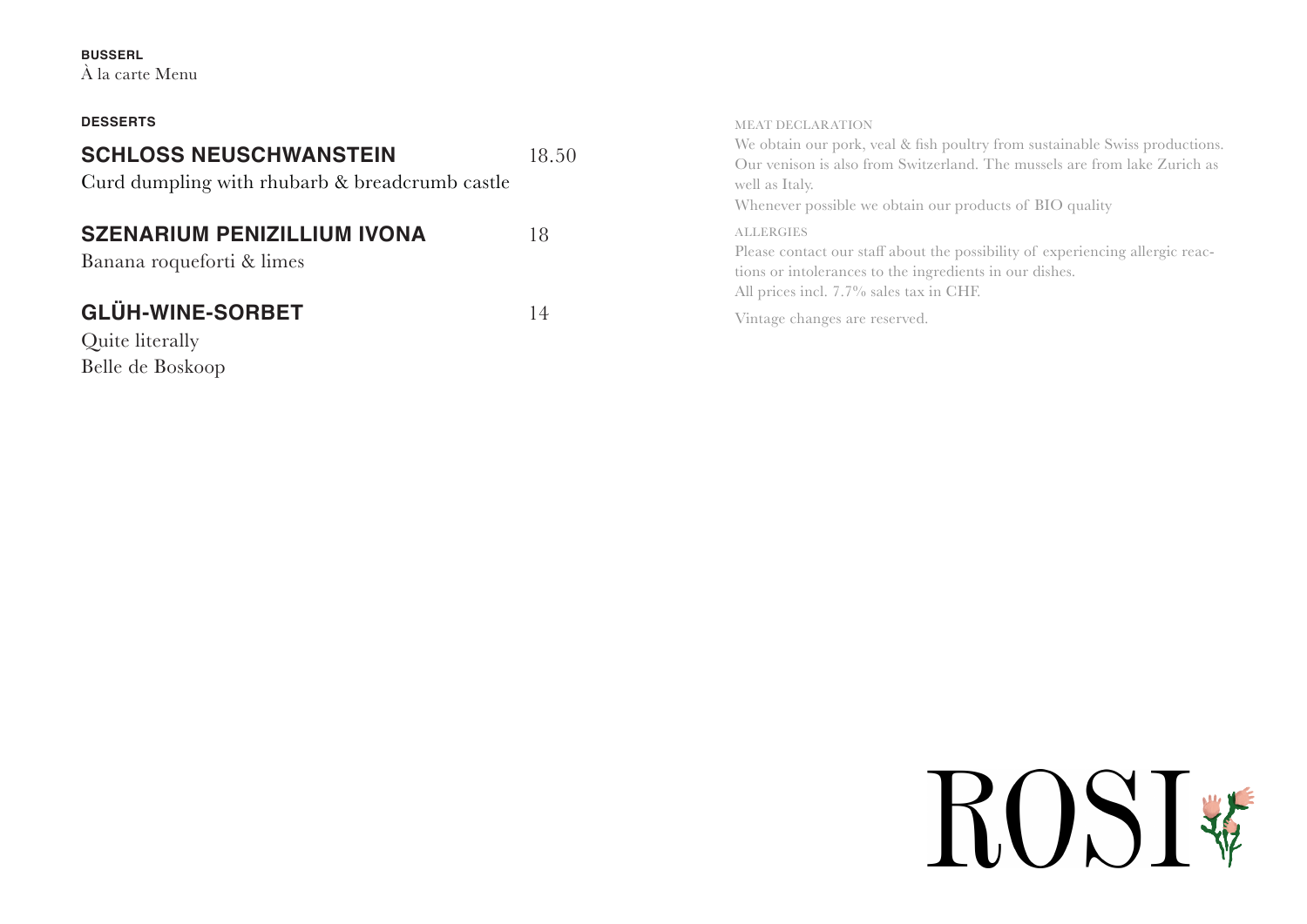**SCHMANKERL MENU** Tasting Menu - The Classic

Our classic tasting menu, served in three courses, will give you everything & more. Simply good & really Bavarian. Sit back and enjoy.

# **BROT & BREZN COURSE**

Baked in-house & served with bavarian olive oil

# **OBATZTER**

Bavarian cheese aged with penicillium camemberti

# **ALLGÄUER SAUSAGE SLAW WITH PUMPKINSEED OIL**

Sausage thinly cut in a sour vinaigrette

## **CUCUMBER LOVE** Fresh & crisp, served as salad

# **THE CORDON BLEU**

Filled with bacon & sherry fondue Dressed with cranberries & horseradish herbs

# **CRUSHED POTATO SALAD**

According to an old bavarian family recipe Served warm with kombu potato crusts

# **SCHLOSS NEUSCHWANSTEIN**

Curd dumpling with rhubarb & Breadcrumb castle

# CHF 75 per person incl. tax | excl. beverages

Please note that the tasting menu will be exclusively served to the entire table.

**SCHMANKERL MENU** Tasting Menu - The Medium

Let yourself be seduced by a Bavarian absurdist. Served in 8 courses.

# **NITRO SEMMERL**

With crackling & apple

# **TRUFFLE PRETZL & HAM SANDWICH CONSOMMÈ**

Like Funk-Oma used to make it

# **RED CABBAGE GRANITE**

Classic recipe of franziskaner Nun

# **TURBOT**

Cooked on the bone

On bavarian white bean & asparagus ragout, lardon, confit egg yolk & graubündener sea buckthorn

# **THE ROAST PORK**

A Bavarian original Belly of apple fed pork with cucumbertsukemono & Mintemulison and cabagesalad

# **STAMPERL IN LATEX**

**GLÜH-WEIN-SORBET** Quite literally

# **SCHLOSS NEUSCHWANSTEIN**

Curd dumpling with rhubarb & breadcrumb castle

#### CHF 140 per person incl. tax | excl. beverages Please note that the tasting menu will be exclusively served to the entire table.